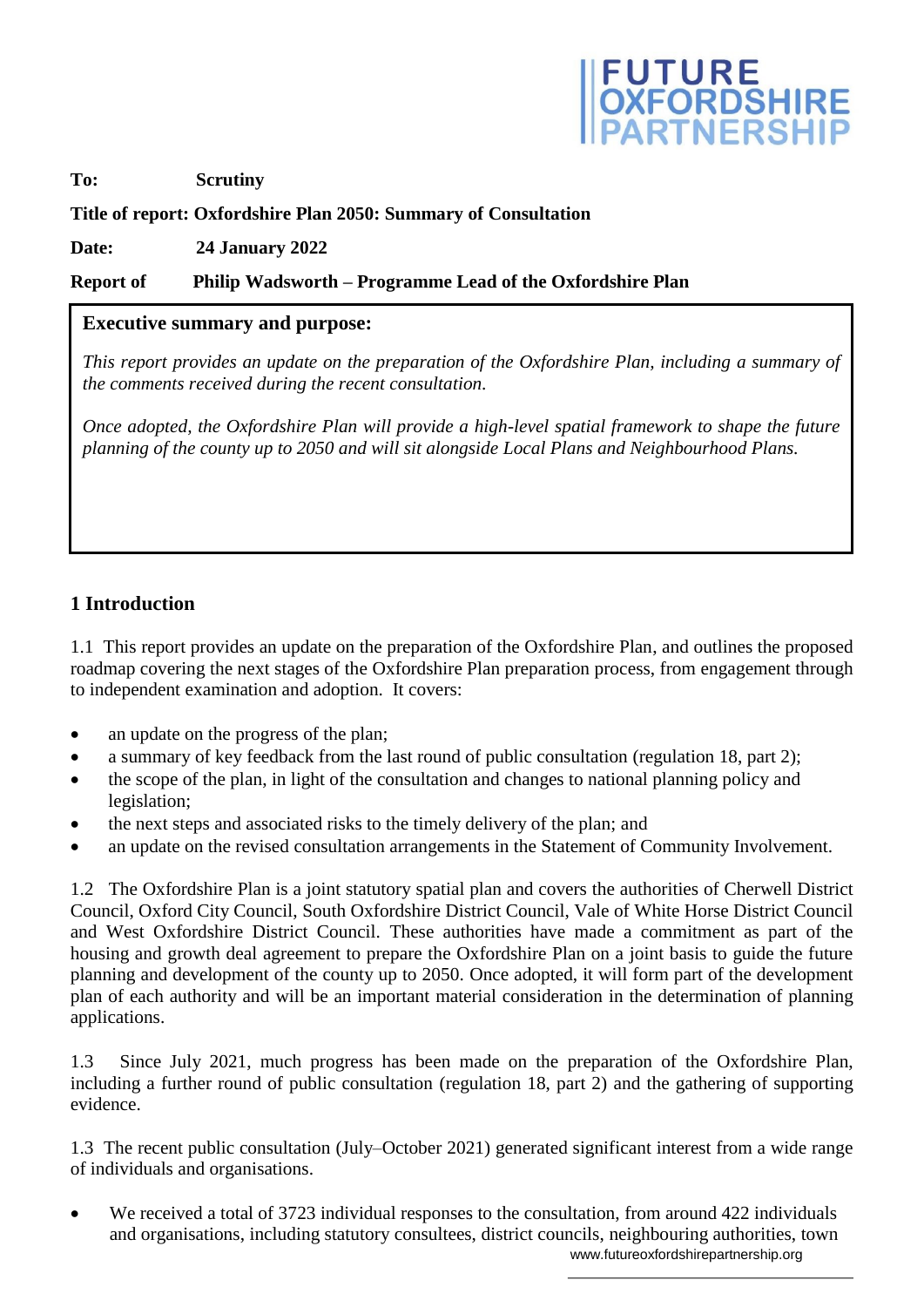and parish councils, major employers, infrastructure providers, developers, landowners and government agencies.

- We received a high number of responses in relation to the spatial options (homes and employment) and the following policy themes: low carbon and renewable energy, sustainable transport and movement, biodiversity net gain, nature recovery and sustainable design and construction.
- The consultation requested suggestions ('call for ideas') on which broad locations should be considered within the plan, such as large-scale housing or employment sites, infrastructure projects and strategic environmental designations. We received a total of 77 new site submissions, including 59 housing and mixed-use sites and 11 employment sites.
- We used an array of digital tools such as social media (Facebook, Twitter and Instagram) and other platforms (e.g. media adverts and a dedicated consultation web site) to publicise the consultation and provide links to relevant documentation. All age groups were represented in the consultation responses from aged 18 and above (18-24, 25-34, 35-44, 45-54, 55-64 and 65 plus).
- In response to the covid-19 pandemic, we held a series of online events including business engagement and online webinars to engage with specific groups (e.g. young people) and organisations during the consultation. The virtual webinars secured a good turnout: 230 participants attended 4 x public events and 89 participants attended 2 x stakeholder events, focused on the development sector and the environment.

1.4 The key points raised in the regulation 18 (part 2) public consultation are highlighted below.

- The Oxfordshire Plan received a high level of support in the consultation and generally positive feedback on the bold and ambitious strategic vision and the supporting objectives.
- Our approach to climate change adaptation and mitigation has widespread support.
- General agreement that more affordable homes are needed across Oxfordshire.
- Further detail is needed on the scope and content of the policies as they evolve from options.
- Flexibility in the policies is needed due to the length of the plan period
- Strong appetite to undertake a comprehensive review of the Oxford Green Belt
- Use of design and sustainability principles and policy thresholds (e.g. health impact assessments and air quality assessments) are largely welcomed.
- Development and the strategy should encourage sustainable and active travel and consider new technologies.
- Further evidence is needed to support policies and demonstration they are deliverable.
- Concern over the viability of some policy requirements (e.g. biodiversity net gain and sustainable design).
- Consistency with the National Planning Policy Framework (e.g. brownfield first approach)
- Avoidance of duplication, repetition and use of jargon, with clearer and more concise policies
- Uncertainty over the future role of the joint plan in view of the Oxford-Cambridge Arc Spatial Framework.
- Clarification on how the spatial options will deliver against the vision and objectives.
- Future growth requirements must be balanced against environmental objectives

1

- Growth need scenarios: In general, business-as-usual and standard method approaches are not well supported<sup>1</sup>. Transformational growth received the highest number of positive responses (especially from developers and landowners) but additional, alternative scenarios (i.e. lower than the standard method) threshold also received wide support, especially from environmental and amenity groups.
- Spatial options: Large settlements and existing growth locations (including transport corridors and areas of employment) are generally supported, subject to caveats.
- Some consultees want more say on the next iteration of the plan expressed general concern about jumping to regulation 19 (the formal stage of plan preparation) without having the opportunity to consider the preferred strategy, policies and reasonable alternatives.

 $1$  The growth scenarios are set out in the Oxfordshire Growth Needs Assessment (OGNA), based on estimates of future housing need in Oxfordshire (although these are not binding housing requirements – as explained in paragraph 3.1).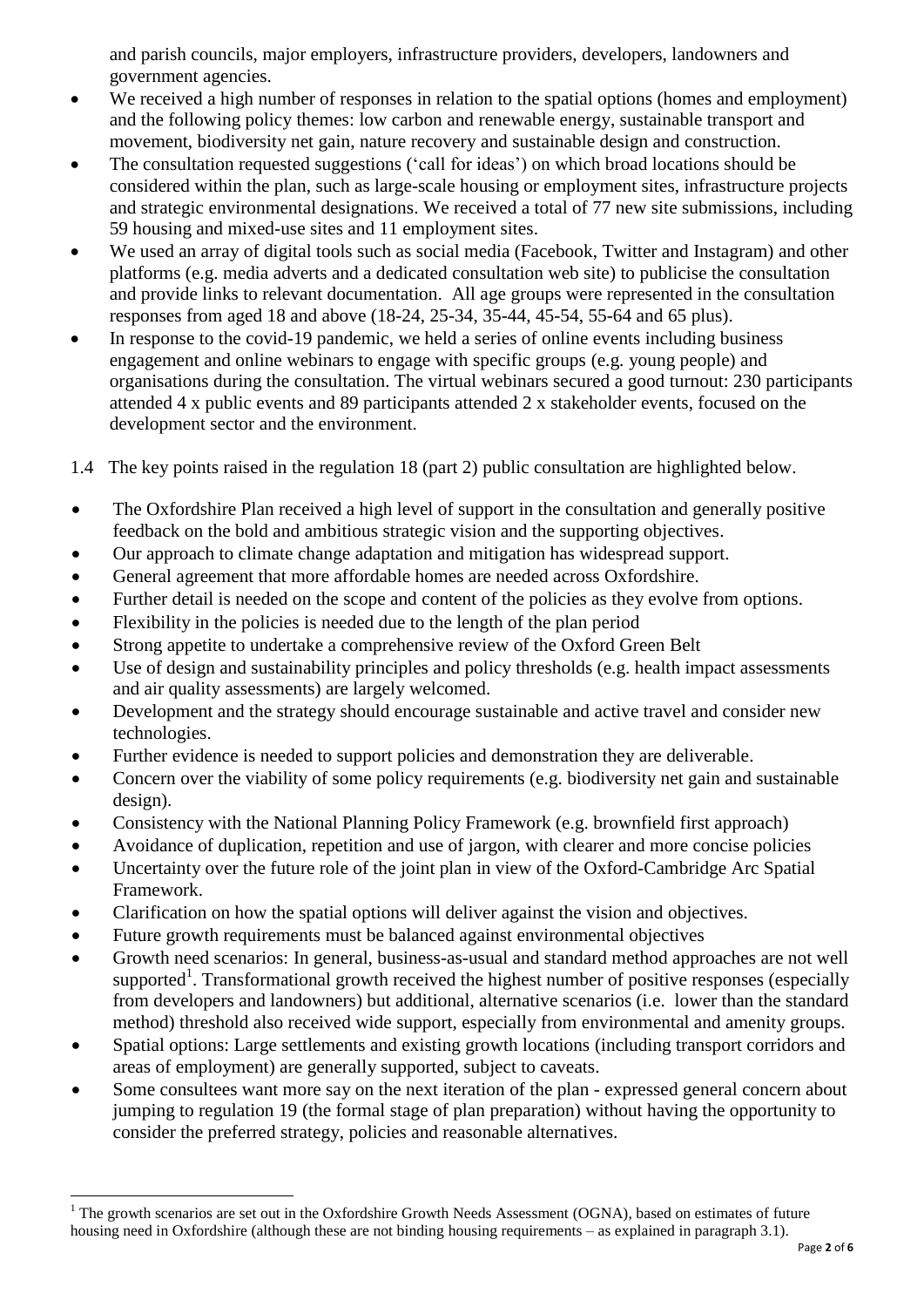1.5 For a more detailed breakdown of the consultation results, please read the regulation 18 (part 2) consultation report at appendix 1 (see attached). The consultation report provides a summary of the responses to the public consultation, which will inform the next stages of the plan process. An explanation of how the views of people and organisations have informed the development of the plan will be provided at the next preparation stage, in the form of an updated consultation report.

# **2 Scope and purpose of the Oxfordshire Plan**

2.1 The Oxfordshire Plan will provide a positive and high-level planning framework to support the delivery of new homes, economic development and associated infrastructure across Oxfordshire, with a bold vision to confront our climate crisis, build a fairer and more prosperous economy, foster more thriving and accessible neighbourhoods, and support a truly green recovery that protects the future of our wildlife and environment up to 2050.

2.2 The Oxfordshire Plan will build on the Future Oxfordshire Partnership's strategic vision (further details are provided at [https://futureoxfordshirepartnership.org\)](https://futureoxfordshirepartnership.org/) and the objectives of other relevant plans and strategies at the county level, including the Oxfordshire Infrastructure Strategy, Oxfordshire Industrial Strategy and Oxfordshire Transport and Connectivity Plan. A flow diagram summarising the relationship between the Oxfordshire Plan and other relevant plans and strategies, such as Local Plans, is attached at appendix 3 in the draft Statement of Community Involvement.

2.3 The Oxfordshire Plan will, once adopted, provide the policy framework up to 2050 to guide and inform the preparation of the Local Plan reviews in the city of Oxford and each of the four districts.

2.4 Following the regulation 18 (part 2) consultation, the scope and content of the Oxfordshire Plan will need to be updated to take account of:

- new policy requirements (including affordable housing definitions/thresholds, phased delivery of large-scale sites and climate change mitigation and adaptation measures) set out in the revised National Planning Policy Framework (NPPF);
- changes to legislation, including permitted development rights and the biodiversity net gain requirement set out in the Environment Act (which received royal asset in November 2021);
- Natural England's new national framework of green infrastructure standards, delivering a commitment in the government's 25-year Environment Plan<sup>3</sup>; and
- feedback from the regulation 18 (part 2) consultation (including cross-boundary matters identified through the duty to cooperate<sup>4</sup>).

2.5 As a minimum, the Oxfordshire Plan will, along with city and district Local Plans, need to cover the following strategic priorities, as set out in paragraphs 17-23 of the NPPF and relevant legislation.

- Climate change mitigation and adaptation.
- Overall pattern and scale of development, including broad locations (illustrated on a key diagram) and/or sites.
- Overall housing requirement (including contribution towards affordable housing) and apportionment to the city and districts up to 2050, tied to the delivery of strategic infrastructure and services.
- Overall employment requirement and jobs growth target up to 2050.
- Strategic infrastructure priorities, addressing cross-boundary issues identified through the duty to cooperate (transport, telecoms, water, green infrastructure and flood risk).

 $\overline{\phantom{a}}$ 

<sup>3</sup> https://designatedsites.naturalengland.org.uk

<sup>4</sup> The duty to cooperate is a legal test that requires cooperation between the six Oxfordshire authorities and other public bodies to maximise the effectiveness of the strategic policies in the Oxfordshire Plan.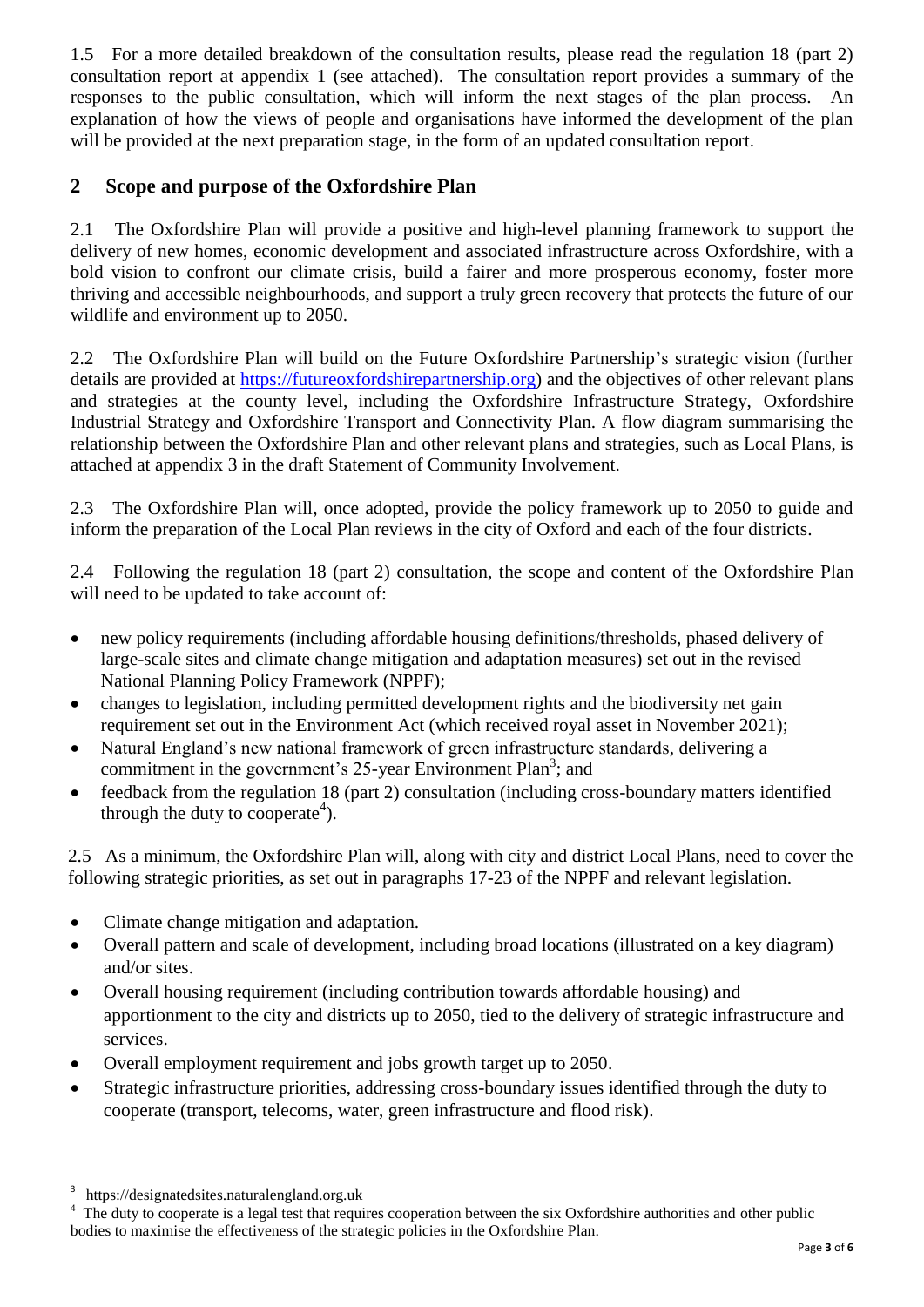- Conservation and enhancement of the built environment and townscape, including international and national designated heritage assets and their settings.
- Conservation and enhancement of the natural environment and landscape, including European (e.g. Special Areas of Conservation) and national designations (e.g. Green Belt, Areas of Outstanding Natural Beauty and Sites of Special Scientific Interest).

2.6 The Oxfordshire Plan will set out strategic policies to address county-wide priorities, especially where cross-boundary matters need to be addressed across more than two administrative areas, such as the delivery of strategic infrastructure. Specifically, it will include:

- a portrait of Oxfordshire and the issues and challenges it faces;
- a shared vision of how the county will grow and develop over the period to 2050;
- a clear strategy setting out how and where new development and investment opportunities will be distributed in broad terms, including Oxfordshire's overall housing and employment requirements and how it will be apportioned to the city and districts;
- theme-based policies to guide the determination of planning applications and the preparation of Local Plan reviews; and
- a delivery and implementation framework, setting out review triggers, monitoring targets, strategic infrastructure priorities and delivery mechanisms.

2.7 Currently, the emerging Oxfordshire Plan has a total of 32 policy areas<sup>5</sup>. It is intended that the next iteration of the plan will contain fewer policy areas and use visual aids (e.g. diagrams and maps) to make it more user friendly and accessible to a broader audience.

## **Relationship between the Oxfordshire Plan and Local Plan reviews**

2.8 The Oxfordshire Plan will help provide the strategic direction within which city and district Local Plans are prepared. In this context, the Oxfordshire Plan will outline what it expects Local Plans to cover, in terms of broad scope and content, so that the city and districts are clear about how to ensure they align with and support the Oxfordshire Plan<sup>6</sup>.

2.9 Oxfordshire authorities have been working together to address cross-boundary matters in line with the duty to cooperate (as per section 33A of the Planning and Compulsory Purchase Act 2004) and ensure that Local Plan reviews can be prepared alongside the Oxfordshire Plan through a mutually supportive process.

2.10 The Oxfordshire Plan will set out high-level requirements (e.g. biodiversity net gain, sustainable design and construction and water efficiency standards) to inform future planning decisions on a countywide basis, while leaving the detail to be set out in Local Plans and Neighbourhood Plans. Strategic policies will also be developed (including the application of health impact assessments, air quality impact assessments, natural capital and ecosystem networks and blue-green infrastructure standards) to achieve a consistent approach across Oxfordshire.

### **3 Next steps**

**.** 

3.1 As outlined in the National Planning Policy Framework, the next stages of the Oxfordshire Plan process will involve<sup>7</sup>:

 establishing the overall housing and employment need figure (taking account of the results of public consultation responses and evidence) over the period to 2050;

<sup>5</sup> https://oxfordshireplan.org

<sup>&</sup>lt;sup>6</sup> Strategic matters are not exclusive to the Oxfordshire Plan (as explained in the National Planning Policy Framework) and will also be a consideration (either jointly or individually) of Local Plan reviews.

 $^7$  See paragraphs 61, 66, 73 and 74 of the NPPF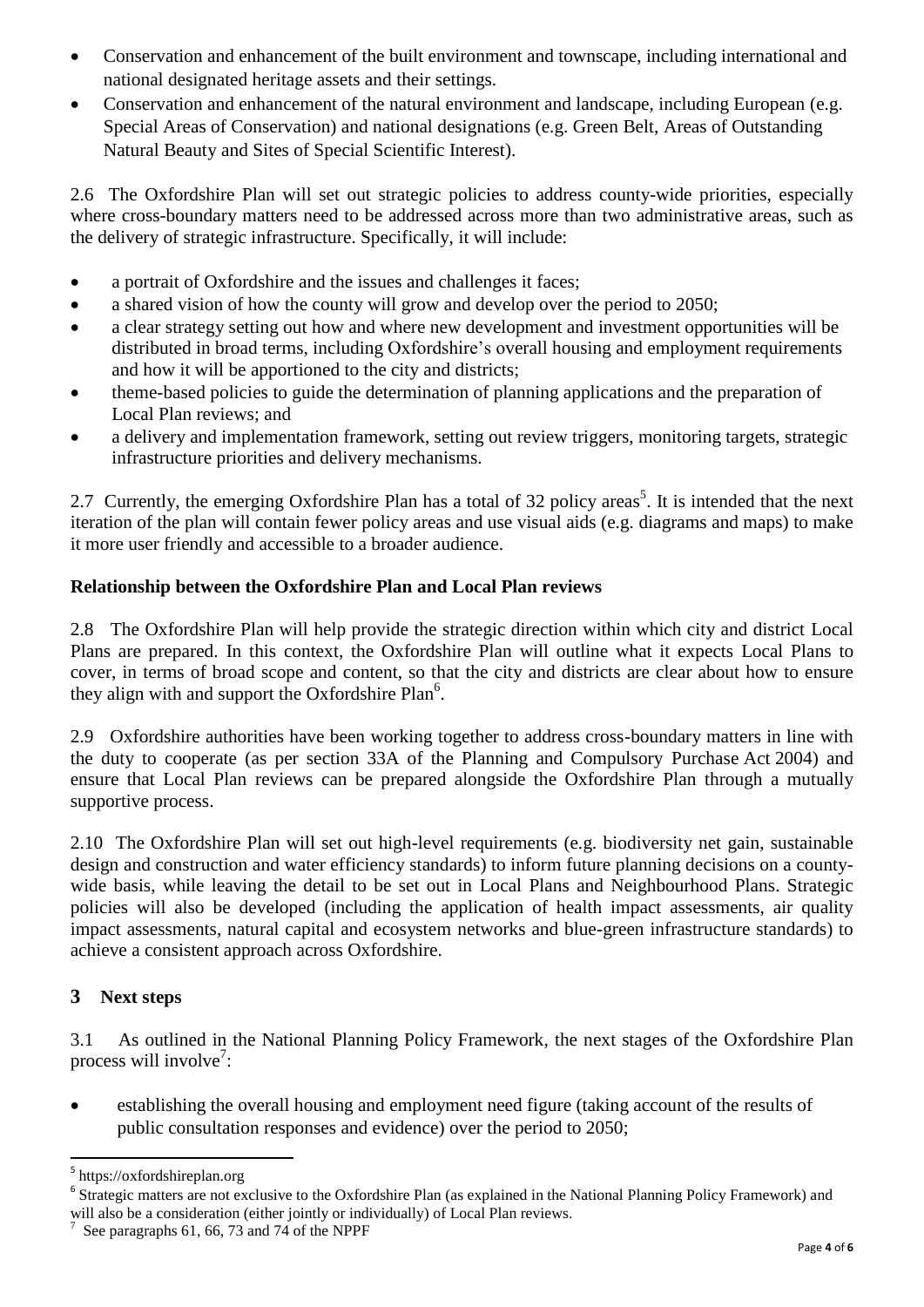- identifying strategic locations required to help meet Oxfordshire's future housing needs, taking account of supply side issues, including:
	- land availability (e.g. prioritising the reuse of brownfield land);
	- environmental constraints (e.g. flood risk, air quality, climate change, heritage and ecological designations etc);
	- capacity of settlements to accommodate change; and
	- cross-boundary issues (e.g. strategic infrastructure);
- translating the need into an overall requirement (including a requirement for affordable housing) and setting out the requirement for each city/district; and
- translating the emerging policy approaches identified in the regulation 18 (part 2) consultation into policy, in the light of viability testing and other technical evidence.

3.2 A detailed analysis of the consultation responses (as summarised in the Regulation Part 2 Consultation Report at appendix 1) is also underway to inform future actions and the next steps of the preparation process.

3.3 Officers are currently reviewing the work programme and timeline for the Oxfordshire Plan in the context of the recent consultation and the responses made. This work also includes considering the interrelationships between the Oxfordshire Plan and Local Plan reviews, and we aim to conclude that review soon. That detail must be worked through to help inform the next stages of the process including our timetable, and we will engage with the Department for Levelling Up, Housing  $&$  Communities when that work is complete.

## **4 Legal implications**

4.1 The Oxfordshire Plan must be prepared in accordance with the Statement of Community Involvement (SCI) and Local Development Scheme (LDS)<sup>8</sup>. It must also meet the requirements of the duty to cooperate set out in the Localism Act (2011) and the tests of soundness set out in the NPPF. Failure to demonstrate compliance with the requirements set out in the legislation would render the plan incapable of adoption.

4.2 The SCI must be kept up-to-date and now needs to be updated to reflect the recent lifting of the coronavirus restrictions and progress on the plan to date. Subject to the approval of the five Oxfordshire cabinets, the updated SCI (as drafted in appendix 2) will be formally adopted and made publicly available on the Oxfordshire Plan website.

4.3 The Local Development Scheme will need to be updated following completion of the work programme review referred to above.

4.4 Some of the key risks associated with the preparation of the Oxfordshire Plan have been updated in the light of the recent regulation 18 (part 2) consultation (see appendix 3).

### **5 Financial implications**

5.1 The work programme review is assessing progress against the existing budget and will identify any financial implications from changes to the work programme and timeline.

5.2 The next stages of the preparation process may incur additional costs to the overall plan budget, in respect of publicity, marketing, retention and extension of existing contracts, consolidation of web-based information, printing and commissioning of consultants to produce interim reports prior to regulation 19. However, efficiency savings can be achieved through the preparation of shared evidence, in-house technical studies, twin-tracked consultations and more efficient use of staff resources and expertise.

<sup>-&</sup>lt;br>8 Planning and Compulsory Purchase Act of 2004